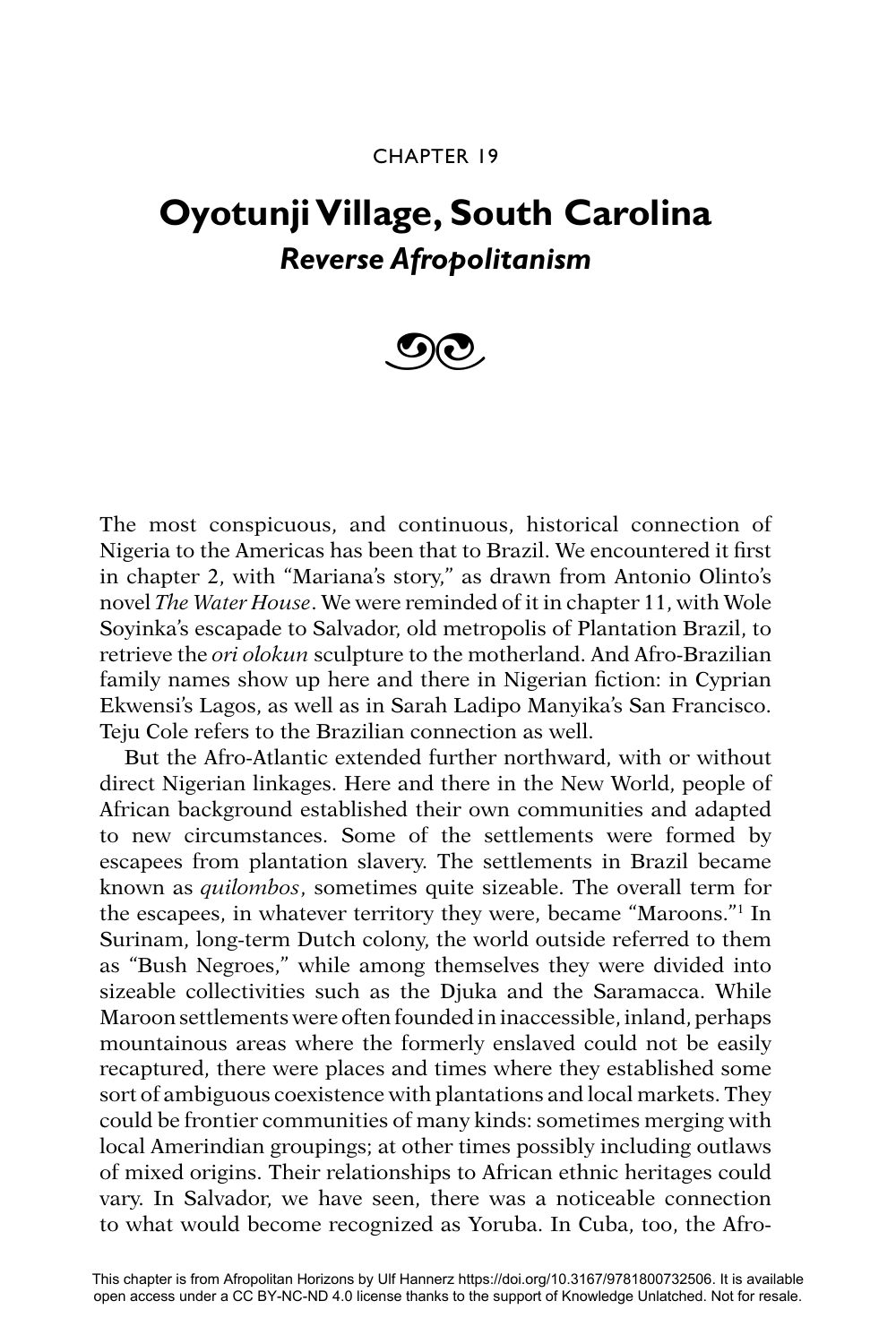Catholic beliefs and practices referred to as *Santeria* showed traces of a similar past. Among the Maroons in the hills of Jamaica, there was a stronger ingredient from the Akan cultural groupings of what is now Ghana. In other areas, the mixture of people brought ashore by the slave trade made it more difficult to identify African ethnic linkages. In the Caribbean, too, while the French Revolution and the upheavals that followed were perhaps distracting the European imperial power, the French part of the island of Hispaniola was the site of another revolution, establishing Haiti as the first Black nation in the New World, certainly again with a notable African cultural heritage.<sup>2</sup> The revolutionary hero was Toussaint L'Ouverture; when Morayo da Silva, in Sarah Ladipo Manyika's *Like a Mule Bringing Ice Cream to the Sun*, meets a Caribbean cook named Toussaint in San Francisco, we can perhaps guess whom he had been named after.

Then in the twentieth century, well after the end of slavery, African Americans in the different lands of the New World engaged with African as well as European linkages in various ways. Jamaicans, by now in large part urban proletarians, could reinvent their past by identifying with what had been there forever as an independent African nation, in distant Ethiopia—from where it was really certain that hardly any of their ancestors had come—and become Rastafarians. (Ras Tafari later became better known as Emperor Haile Selassie.) When Surinam was to become independent, its inhabitants could choose between becoming Surinamese and becoming Dutch citizens. So a considerable number moved across the Atlantic to establish themselves in the suburbs of Amsterdam and elsewhere.<sup>3</sup> (These migrants were more likely already coastal, metropolitan-oriented urbanites, rather than those inland former "Bush Negroes.") From the islands of the Caribbean, we have already seen, not so few would head for the United States, where Nigerian migrants such as Chimamanda Ngozi Adichie would keep encountering them.

And then especially as African countries were emerging out of colonialism, African Americans in the United States were also getting more involved with Africa, past and present, in a rich landscape of the imagination and of fact-finding. In the academic discipline of history and in other cultural studies, "Afrocentrism" emerged as a new research genre. In the 1970s, the engagement of African Americans with West African motherlands was stimulated by the author Alex Haley's basically semifictional account, in the book *Roots* (1976), of how he traveled to West Africa and up the Gambia River to find the home of his ancestor Kunta Kinte, who had disappeared from there to be carried in the slave trade to North America. *Roots*, of course,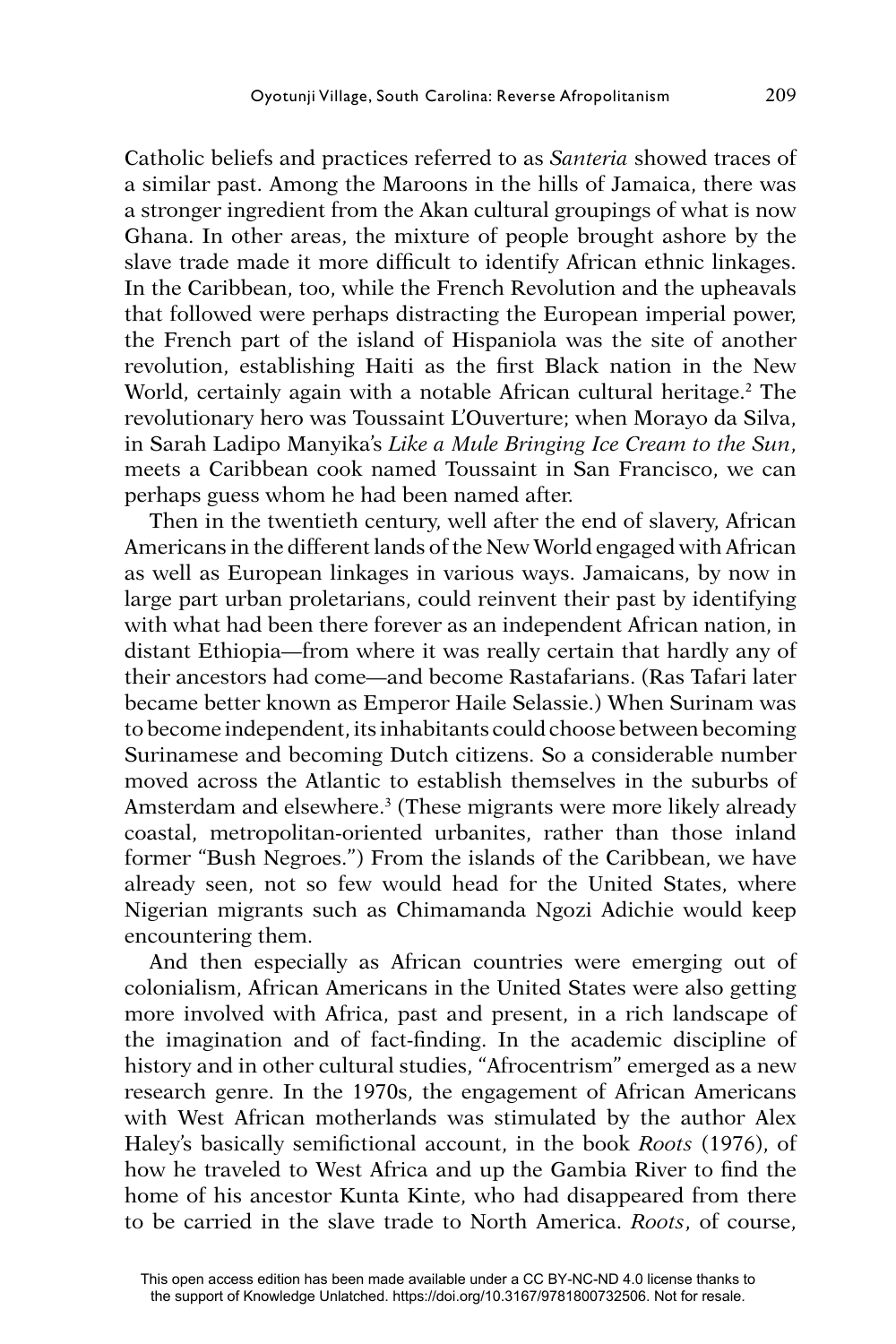achieved an even stronger grip on the popular imagination in Black America when it was turned into a TV series as well. (Before *Roots*, Haley had been known primarily as ghostwriter for *The Autobiography of Malcolm X*.)

Let us focus now, and finally, on two Black communities in the United States with their particular, and very different, places in an Afropolitan world. Come along to the southeastern United States, from northern Florida through Georgia and South Carolina, into North Carolina. It is an area rich in African American history—a long way from Salvador, Brazil, although somehow not so far.<sup>4</sup>

For one thing, there is an area that may in a way seem reminiscent of those remote lands where Maroons took refuge elsewhere—and yet it is different. It is an area where the traces of an African heritage are noticeable and varied, but instead of being in the inaccessible inland mountains, it is in the similarly hard-to-reach coastal wetlands. This is the home of the people known as Gullah, or Geechee. In the era of slavery, there were rice plantations here. But the climate was unhealthy, so the British or British-descendant owners stayed away much of the time. It did not help either that the slaves brought germs from Africa to which they themselves had some resistance, but to which people of European stock were vulnerable. (We may be reminded of "the white man's grave" on the other side of the Atlantic, at more or less the same time.) Consequently, the slaves were left a great deal to their own devices. Then, it seems, when the American War of Independence broke out, many of the planters departed for good, as they were British loyalists. So here you had not runaway slaves, but runaway slave owners.

Who were those Gullah, or Geechee? Ideas about the origin of the name "Gullah" seem to be guesswork. Does it derive from "Angola," rather far south on the West African coast? Or does it come from Gola, an ethnic group in what is now Liberia? Or Dyula, a major grouping with a large West African home territory? It is difficult to say, because here the elements of the African heritage cannot so easily be identified with any particular part of Africa, as once affected by the slave trade. Many of the slaves who ended up in North America did not come straight from the African continent, but by way of the Caribbean islands, where people of different origins were mixed together. It is easier to say where the name "Geechee" came from—apparently from the nearby Ogeechee River.

Along the coast, and on the islands outside it, the Gullah have for an extended period lived on the outskirts of American society and maintained a distinctive culture of their own. Yet again, that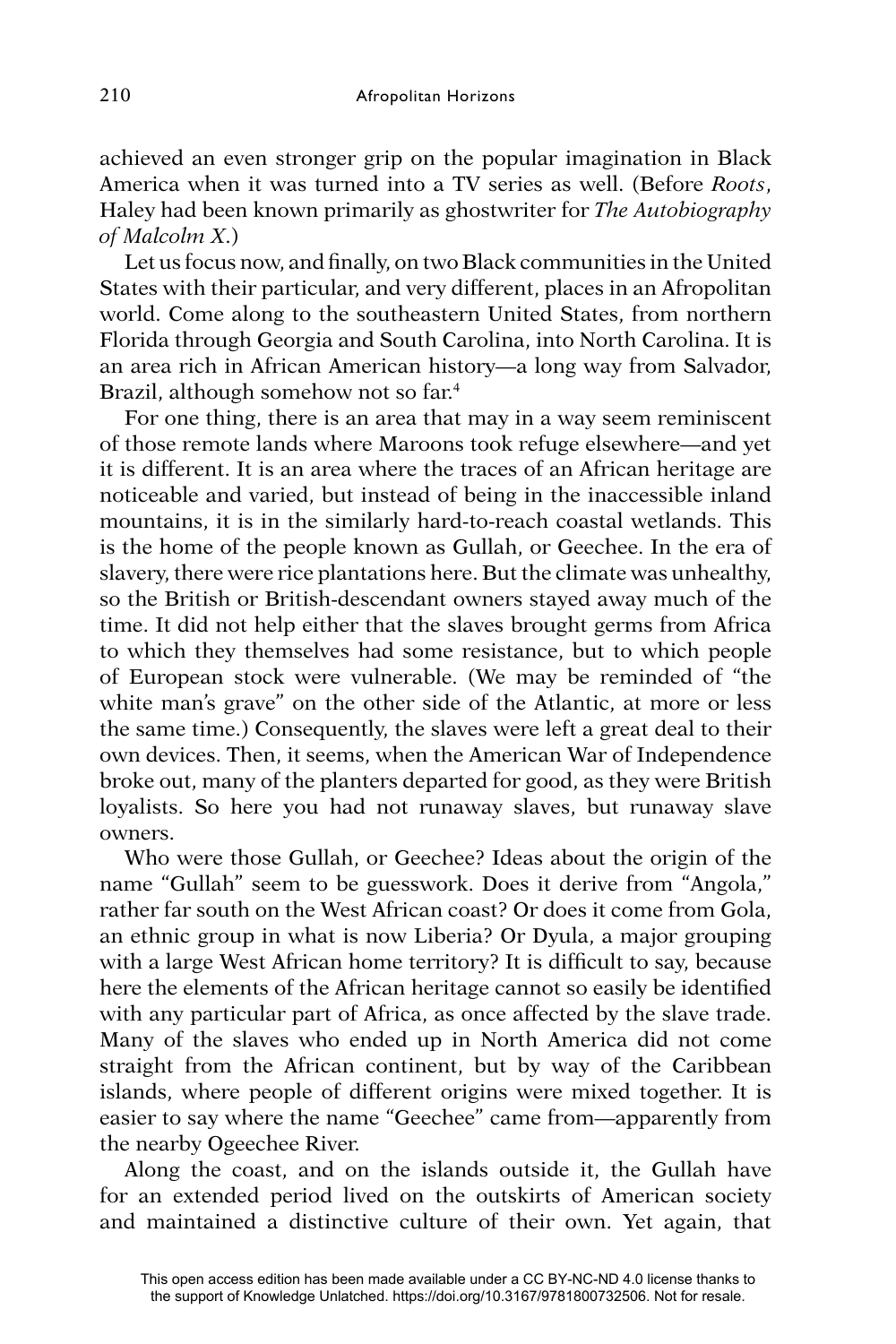distinctiveness may not have been altogether a consequence of remoteness: like those Maroons elsewhere, they may have been in touch with relative neighbors, where their special skills may have been a marketplace asset in a division of knowledge, and where some other shared ideas and expressions may simply have served them in maintaining a group identity. Those who have migrated into the wider society have tended to become assimilated into Black America more generally, rather than conspicuously sticking to a distinctive identity of their own. But more recently there has been a conscious cultural revitalization, affirming local rights—in the face of the fact that Euro-Americans have been coming back to those shores, to retirement communities with yacht harbors and golf courses. So now there is a Gullah/Geechee Cultural Heritage Corridor, officially recognized as a National Heritage Area, with a number of dispersed sites of different kinds. And on 2 July 2000, the Gullah/Geechee nation was proclaimed, with a head of state/queen mother/official spokesperson.<sup>5</sup>

The Gullah cultural heritage—food, textiles, basketry, music, folklore, language—has allowed the growth of public events, tourist sites, and academic scholarship. But the pioneer in the latter was Lorenzo Dow Turner, who from the early 1930s devoted himself to studying the Gullah language.<sup>6</sup>

Turner was the descendant of an educated Black family, although growing up under some economic hardship due to the separation of his parents. His father, a teacher in a school he ran himself, and a man with a temper, got into a fight with a white man who had insulted him, and having hurt that man, he hurriedly fled from the home in North Carolina, never to reunite with his family again. Lorenzo's mother took what remained of the family north, and after finishing high school in Washington, DC, her son entered Howard University there—a leading institution among what would later be classified as Historically Black Colleges and Universities, or HBCUs for short. (These were the schools where early African students such as Nnamdi Azikiwe would have most of their American academic experience.) He would stay there long as a faculty member, but, juggling income sources and scholarly ambitions, he somehow also achieved higher degrees at two institutions that were early in accepting the occasional Black student: he got a master's degree at Harvard, and a doctorate at the University of Chicago.

It was when he was teaching summer school at a small Black college in South Carolina that the idea of doing linguistic research among the nearby Gullah dawned on him. A modest grant allowed him to begin on the project in the summer of 1932. Gullah English, he discovered, was not just "bad English," the outcome of a lack of education, as people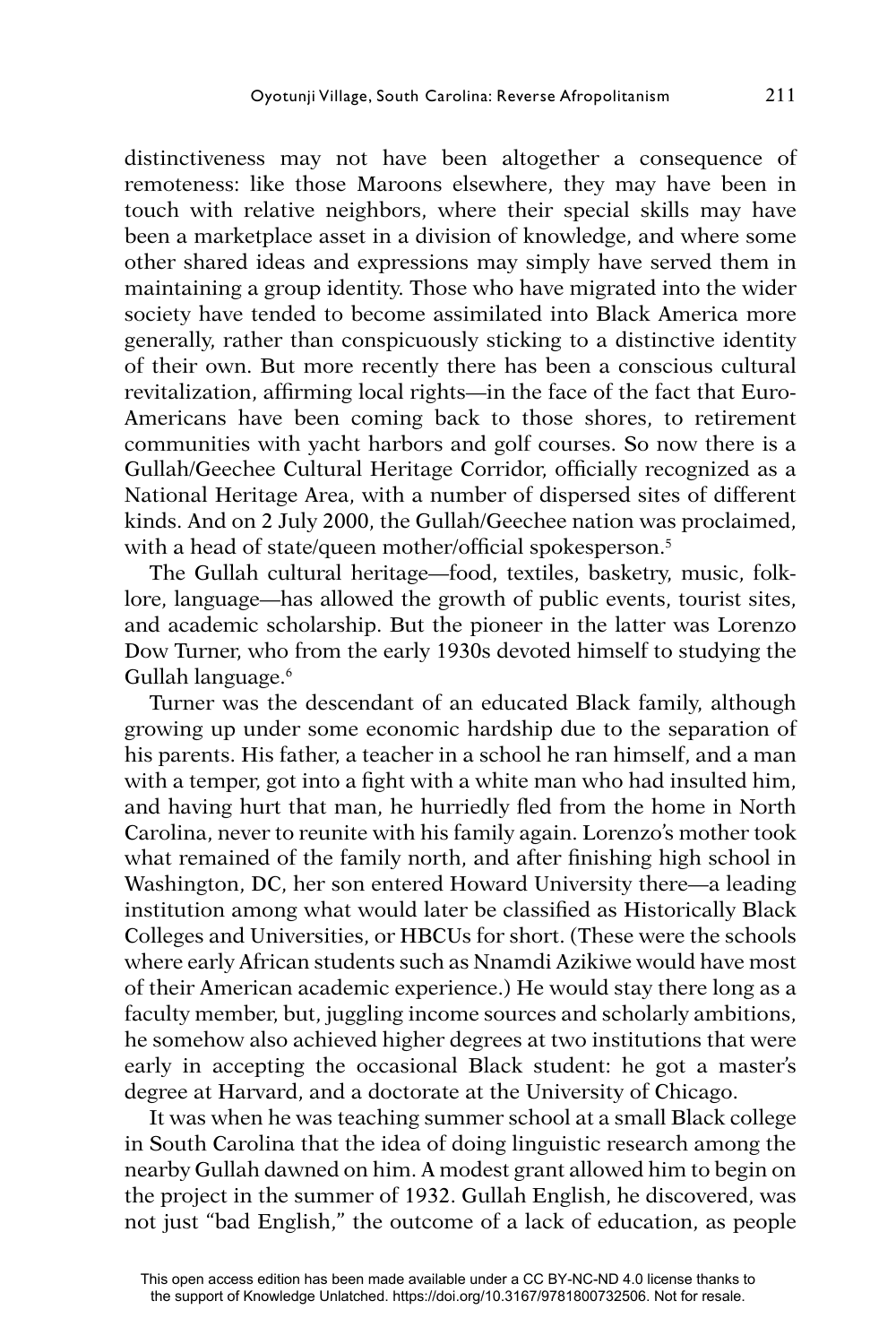had tended to think. It was a Creole dialect, with African ingredients of many kinds.

Turner would pursue this research interest in Africanisms in Gullah, in comparable forms elsewhere in the New World, and in African languages, over a very long time and in many ways. In the late 1930s, he went to London for a year at the School of Oriental Studies (not yet "of Oriental and African Studies"—that would come later), the best place to learn more about African languages. Early in the 1940s, in contact with various other American scholars in different disciplines, who had begun to develop parallel interests, he went to Brazil for another year. Perhaps inevitably, he came to spend much of it in Bahia.

While back in the United States, Turner's career continued to take him mostly through the HBCUs, and the segregation of scholarship also meant that his academic reputation tended to depend on the mediation of colleagues in the white mainstream. Yet finally, in 1949, seventeen years after the beginning of his Gullah research, his book *Africanisms in the Gullah Dialect* was published by a reputable university press. The immediate reception in the dominant circle of white American linguists was not all favorable, but with time the book became a classic. So here again, it can perhaps be suggested, in the creolizing encounter between African language and English, we may be reminded of both Amos Tutuola ("young English" according to Dylan Thomas) and Ken Saro-Wiwa ("rotten English").

By this time, Lorenzo Turner had also gained sufficient recognition to be funded (by the recently established Fulbright program) for spending time in West Africa, especially Nigeria. He arrived at Lagos harbor by an Elder Dempster ship in early 1951. It turned out to be another long, physically demanding as well as intellectually rewarding sojourn. Since after his Brazilian experience he was particularly interested in Yoruba language and culture, Ibadan was a natural place to stay, although he took a side trip to Onitsha as well. As the permanent campus of the recently created university was not ready yet, and he could not find a place to stay at the temporary campus, he rented an off-campus chalet. His diary refers to three trips to Abeokuta, with "the Beiers." One of them was Ulli Beier; Mrs. Beier was Susanne Wenger. And so we are back to chapter 6.7

But let us return now to South Carolina, to a place just a little north of the old harbor town of Beaufort, on a forest lane off Highway 21, close to that Gullah/Geechee Cultural Heritage Corridor but not part of it. A roadside sign announces that "You Are Now Leaving the United States of America." And then another sign says "African Village Oyotunji, as Seen on TV. South Carolina: Smiling Faces, Beautiful Places."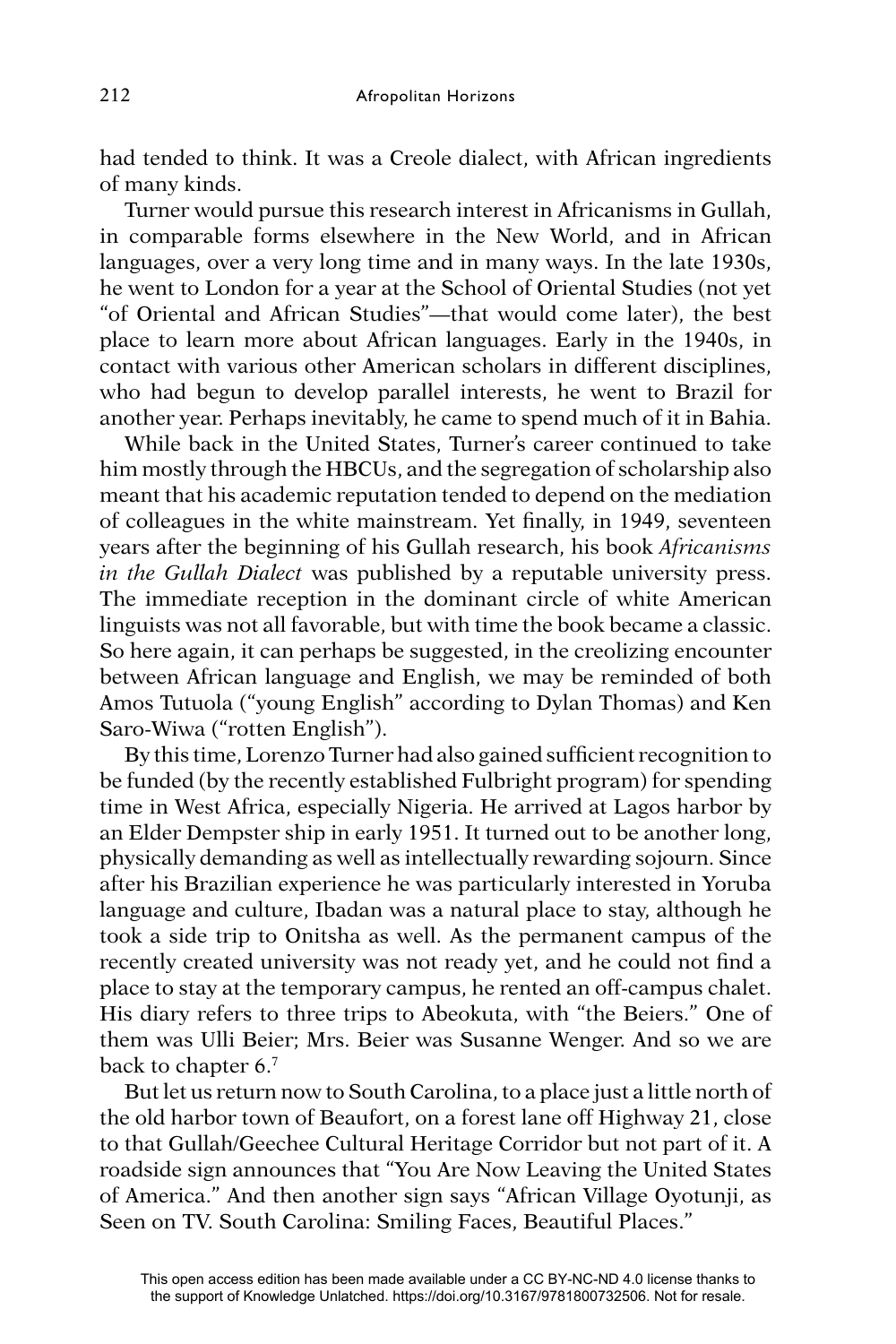The story of Oyotunji Village has been told in a (richly theoryladen) ethnography by Kamari Maxine Clarke (2004), Afro-Canadian anthropologist, who did extensive, multi-sited field research there and in the network of places to which, in one way or other, it connects.<sup>8</sup> It is a story beginning with Walter Eugene King, born in Detroit in 1928, leaving his early Baptist faith. He had taken an interest in African culture already as a teenager, and gone to Haiti with the Katherine Dunham Dance Company—Dunham was also trained as an anthropologist. He went to Cuba as well, and back in the United States, he moved to New York, where, toward the end of the 1950s, he initially joined a local Afro-Cuban *Santeria* cult, brought to the United States by migrants from Cuba. After some time, however, King became dissatisfied with the Afro-Catholic tendencies of his adopted religion, and struck out in search of something more authentically African. He read up on what he could find of written historical and anthropological sources on Yoruba religion, combined his new insights with the Black nationalism growing around him, started a Yoruba temple, and renamed himself Adefunmi.

In 1970, with five families accompanying him, Adefunmi moved from New York to South Carolina. After some complications, they managed to buy ten acres of uninhabited land, on which Oyotunji Village was built. Oyotunji means "Oyo rises again"—so the town's name refers to the old city in northern Yorubaland. Adefunmi was crowned as *Oba*, the Yoruba kingship title. With time, the community grew, as more newcomers became villagers. A wider organized constituency of sympathizers was also cultivated. There was an active branch in the Bronx, New York. Moreover, the idea was to make Oyotunji Village an attractive site for visitors, in times when more Black Americans began taking an interest in an African heritage. Thus an element of cultural commoditization was also involved.

The villagers, then, were reinvented Yoruba, born-again Yoruba. But they did not want their understanding of the ideas and practices of their adopted culture to rely entirely on the writings of outsiders, even white American academics, so they sought contacts in Nigeria and began traveling there. In other words, here was a reverse Afropolitanism: Americans reaching out from their North American periphery to an attractive African center.

Yet the overseas pilgrimage to Yorubaland could be a mixed experience. Indeed, they would find chiefs and priests willing to meet them and engage with them. However, it seems that ordinary locals were not so inclined to see the Oyotunji visitors as real Yoruba; they were referred to as *oyinbo* (which usually means foreigners, white people). On the other hand, the visitors were somewhat unimpressed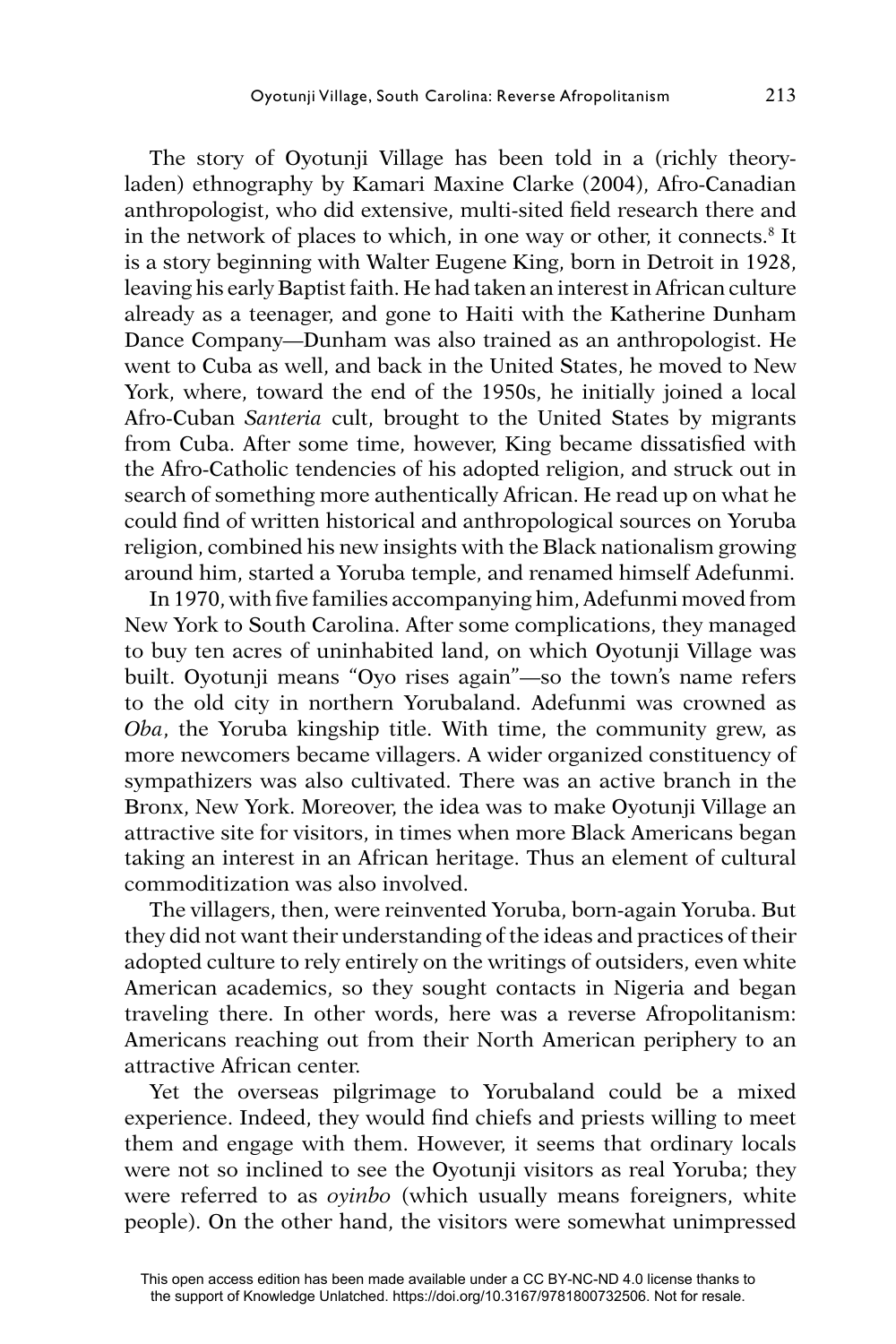by the Africanness of their Nigerian contemporaries. Many of them did not dress right; their life styles were in various ways culturally contaminated; and by now they seemed more or less evenly divided in their religious enthusiasms between Christianity and Islam, in longestablished or new forms, with fewer adherents to a pure old-time religion. Returning home to South Carolina, Oyotunji representatives concluded that it was now up to the African Americans to safeguard the purity of Yoruba religion and culture. (Perhaps that most prominent representative of twentieth-century Yoruba cultural power, Wole Soyinka, might sardonically describe such search for timeless purity as "neo-Tarzanism"?)

Time passed. Kamari Maxine Clarke's recent account of all this had aroused my curiosity, and so, several decades after the founding of Oyotunji Village, when for other reasons I was not so far away from it, I made my own one-day visit there. Indeed the brightly painted single-story houses, with their corrugated zinc roofs around the sandy village square, looked rather like something out of contemporary West Africa. In a moment, a village elder appeared on a bike and agreed to take me around for a modest fee. Wearing a brocade full-length tunic and a folded bag-like cap with short braids sticking out, he looked credibly Yoruba, and he took me to the shrines of different Yoruba gods. At the square where we began, there was a small shrine to Eshu, the trickster, where beer, soft drinks, and candy had been sacrificed, in turn attracting flies and spiders. At one shrine after another, my guide seemed most eager to point out to his foreign visitor that his religion was not that different—all these gods are really much like Christian saints, intermediaries between earthlings and a high god—and do we not all care for our ancestors? He seemed a bit puzzled when this particular visitor turned out to have his own notions of Yoruba religion. On an occasion like this, at least, it appeared that my guide was not so intent on showing that his religion was altogether different.

The tour was not entirely focused on religion. On a wall next to the shrine of Yemoja, female water deity, there was a wall with a painted list of the names of famous women in the history of Africa and its diaspora, ranging from Nefertiti to Josephine Baker, the early twentieth-century entertainer, and Coretta Scott King, widow of Martin Luther King. In a way, Oyotunji Village had perhaps become more of an African American theme park.

Next to the Eshu shrine, close to a gift shop, the village bulletin board also hinted that the rejection of America was hardly entirely complete. It showed various newspaper clippings about how Oyotunji had drawn the attention of the surrounding society. One was about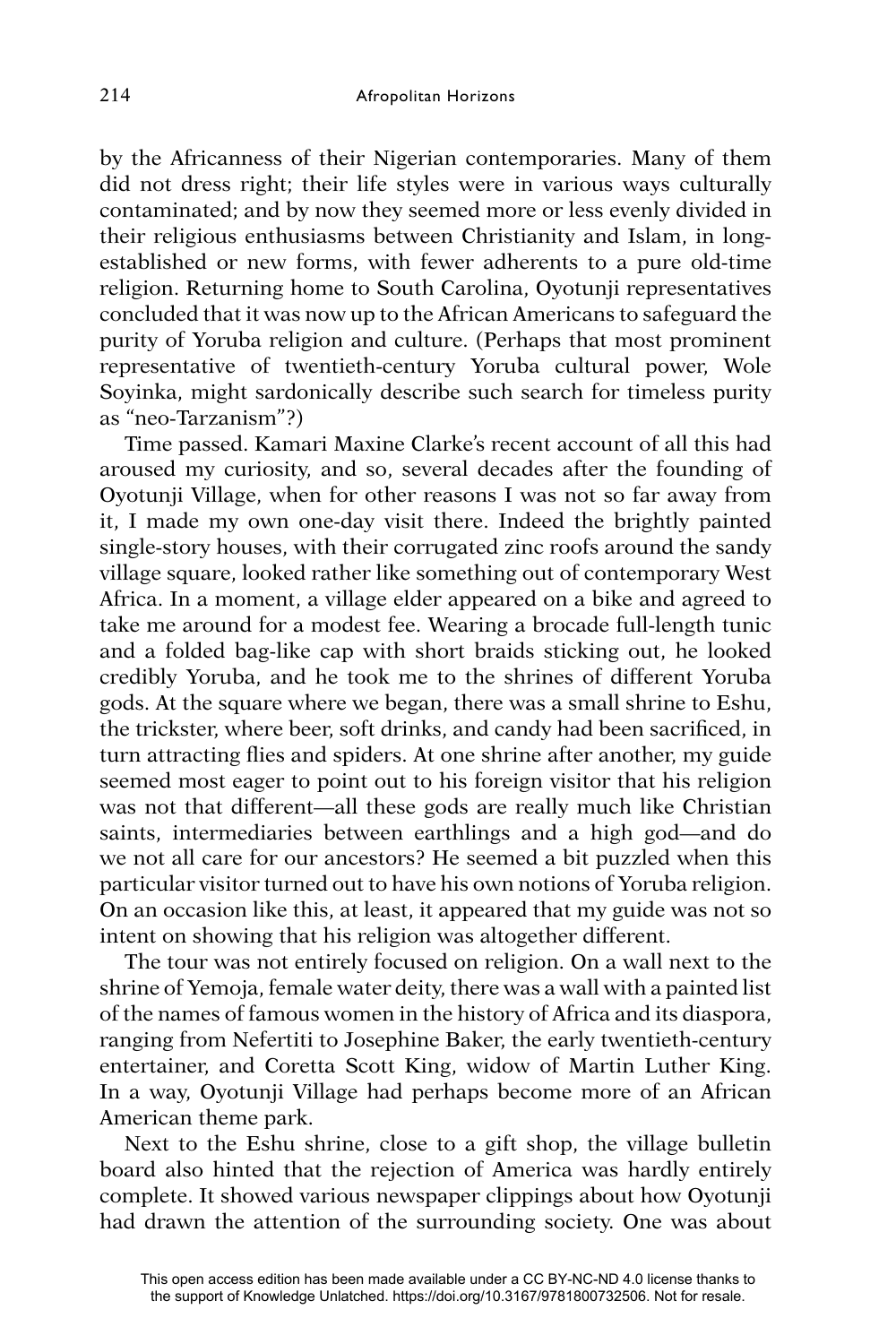a television appearance of the first oba, the late Adefunmi (who had now been succeeded by one of his sons), on the Oprah Winfrey Show, where he had tried to convince the famous talk show hostess about the advantages of polygamy. (I can imagine Oprah's response.)

On my walk with the village elder, I found the pathways very quiet. I learned that there were not so many permanent resident households left in the village. For people who needed to earn their income in the world outside, the location was inconvenient. Oyotunji has its continued ups and downs, but apparently it had to become more a place to visit, less a place to live.9

As it happened, my visit to Oyotunji Village was just a few days after the 2008 American presidential election, and the United States had just elected its first Black president: Barack Obama, Afropolitan Number One. Obama's paternal grandfather had been another "Burma Boy," recruited in his native Kenya to serve the British as they fought their late colonial World War II battles in Southeast Asia.10 Evidently he was older than most, and the cook for a British officer in Burma and elsewhere rather than a regular soldier. But this traveling experience may have mattered as he sent a son, the new president's father, to go and further his education in faraway United States.

So those precise days may not have been a time when most Black Americans were so inclined to give up on their country.

## **Notes**

- 1. Price's (1973) edited book on the Maroons offers a richly varied view of the Maroon populations of the Americas, their history, and the way they were described by contemporary observers.
- 2. The book *The Black Jacobins* (1938), by the Trinidadian, Black British writer C. L. R. James, about the Haitian Revolution, is an early classic of Black literature: a remarkable work combining social history with event history, local history with transcontinental history. James, active through many decades, remains a central figure in Black Atlantic intellectual history and political thought; the Nigerian American literary and media scholar Akin Adesokan (2011: 56) concludes that "today, as postcolonial intellectuals confront similar problems of making homes and careers in expatriation, the experiences of James and his contemporaries are relevant and useful." I heard James speak once, at the University of Pittsburgh in the early 1970s.
- 3. I have touched on the Surinamese presence in Amsterdam in an earlier essay (Hannerz 1996: 140–149).
- 4. We could also remember again Zora Neale Hurston's encounter with a formerly enslaved person, Cudjo Lewis, who had come from Ouidah to

This open access edition has been made available under a CC BY-NC-ND 4.0 license thanks to the support of Knowledge Unlatched. https://doi.org/10.3167/9781800732506. Not for resale.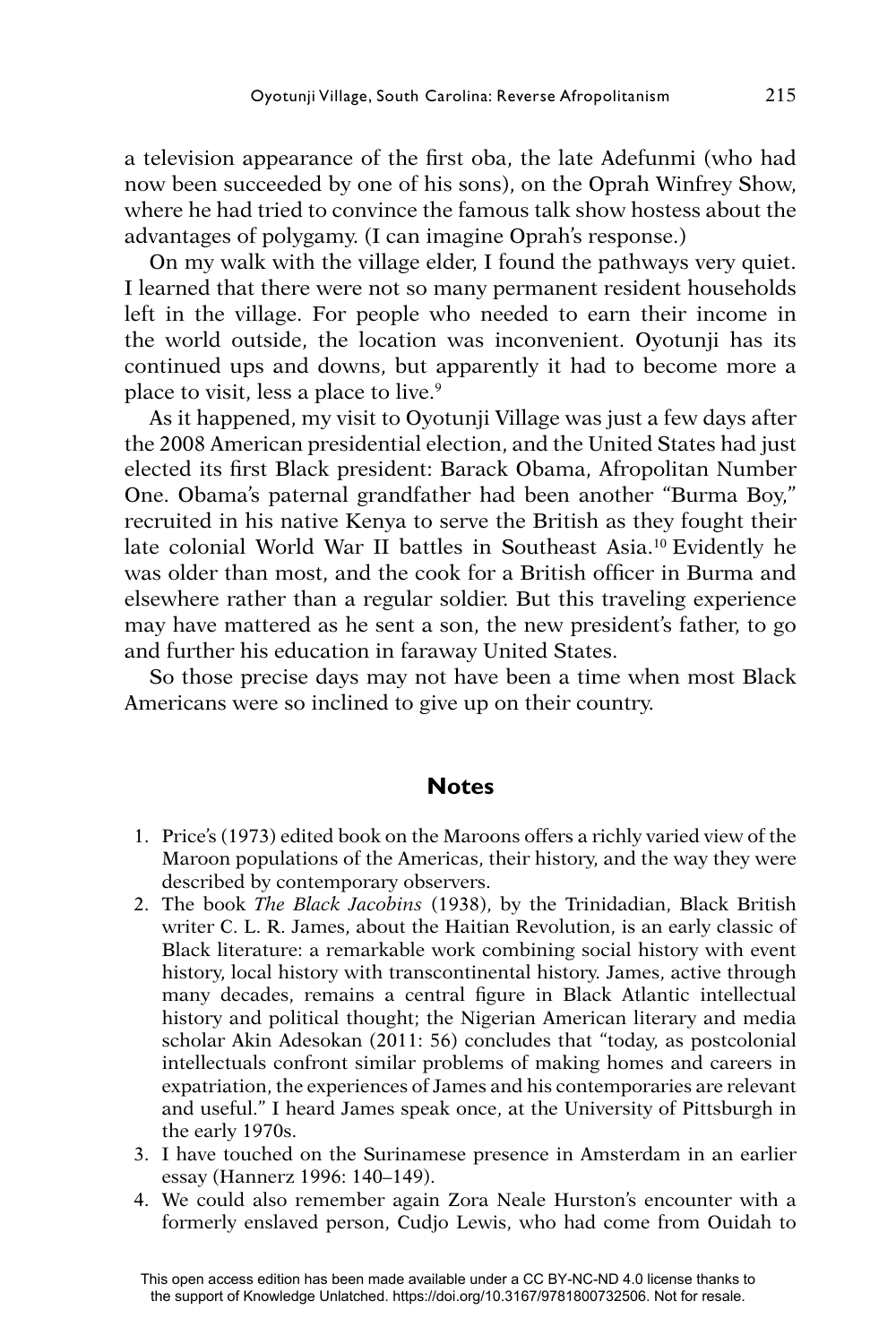Alabama, as referred to in chapter 2, note 1—resulting in the belatedly published, biographical *Barracoon* (Hurston 2018). In 2019, the *New York Times* reported that the wreck of that last slave ship *Clotilda*, on which Cudjo Lewis had arrived in America, had apparently been found a few miles up the Mobile River, close to the neighborhood known as Africatown, established by formerly enslaved people at the end of the American Civil War (Fausset 2019).

- 5. The Internet web entries on the Gullah and Geechee are by now many and continually changing. See also Matory's (2015: 177–230) critical scrutiny of understandings of Gullah historical isolation.
- 6. I draw in what follows on Margaret Wade-Lewis's (2007) biography of Turner.
- 7. The Alake of Abeokuta, traditional chief, asked Turner if he could help his son get to a college in the United States; if that really happened, it would be the beginning of another Afropolitan. As far as Turner's further career in the United States was concerned, it would finally take him to a position at Roosevelt University, Chicago, a recently established institution catering to a multiethnic student body. Here, in 1958, as Prime Minister Kwame Nkrumah of newly independent Ghana visited Chicago, Lorenzo Dow Turner was one of his hosts. Turner retired officially in 1966, and died in 1972.
- 8. Commander (2017: 173–219) discusses the Gullah/Geechee as well as Oyotunji Village more briefly in her transdisciplinary study of the reawakened interest in African culture among Black Americans, noting for one thing the early doubts about the village among longer-time residents in the area. In another recent monograph on Yoruba-inspired religion in the New World, focusing on Trinidad, Castor (2017: 158–166) briefly describes a visit by Oba Adejuyigbe Adefunmi II, the son of the founder of Oyotunji Village and his successor as chief there, at a Trinidadian, strongly transnational, ritual event in 2012.
- 9. In an article published a few years after her monograph, Kamari Maxine Clark (2007) also notes that Yoruba religious revivalism has become increasingly based on the networks of a transnational diaspora rather than on any particular local site.
- 10. On Burma Boys from Nigeria, see chapter 14. Barack Obama's (2004: 408–409) early book *Dreams from My Father* (with a first edition published in 1995), including a description of his own rather youthful journey back to his deceased father's homeland in western Kenya, portrays his grandfather's character and life experience. Obama (2004: 382) also notes that one of his Kenyan kinsmen quoted Chinua Achebe to him: "When two locusts fight, it is always the crow who feasts." One may read Obama's own account of his Kenya journey, and then reflect on David Remnick's (2010: 62) comments on where it fits into his passage to the presidency—where Remnick also describes Obama's father's life after returning to Kenya as that of a "been-to," struggling to reconcile the mindsets of home and the West. Remnick, editor of the *New Yorker* magazine, has his understanding of the been-to from the Ghanaian writer Ayi Kwei Armah, and it fits well with what was said in chapter 7 about the been-to as a mid-twentiethcentury tragic figure.

This open access edition has been made available under a CC BY-NC-ND 4.0 license thanks to the support of Knowledge Unlatched. https://doi.org/10.3167/9781800732506. Not for resale.